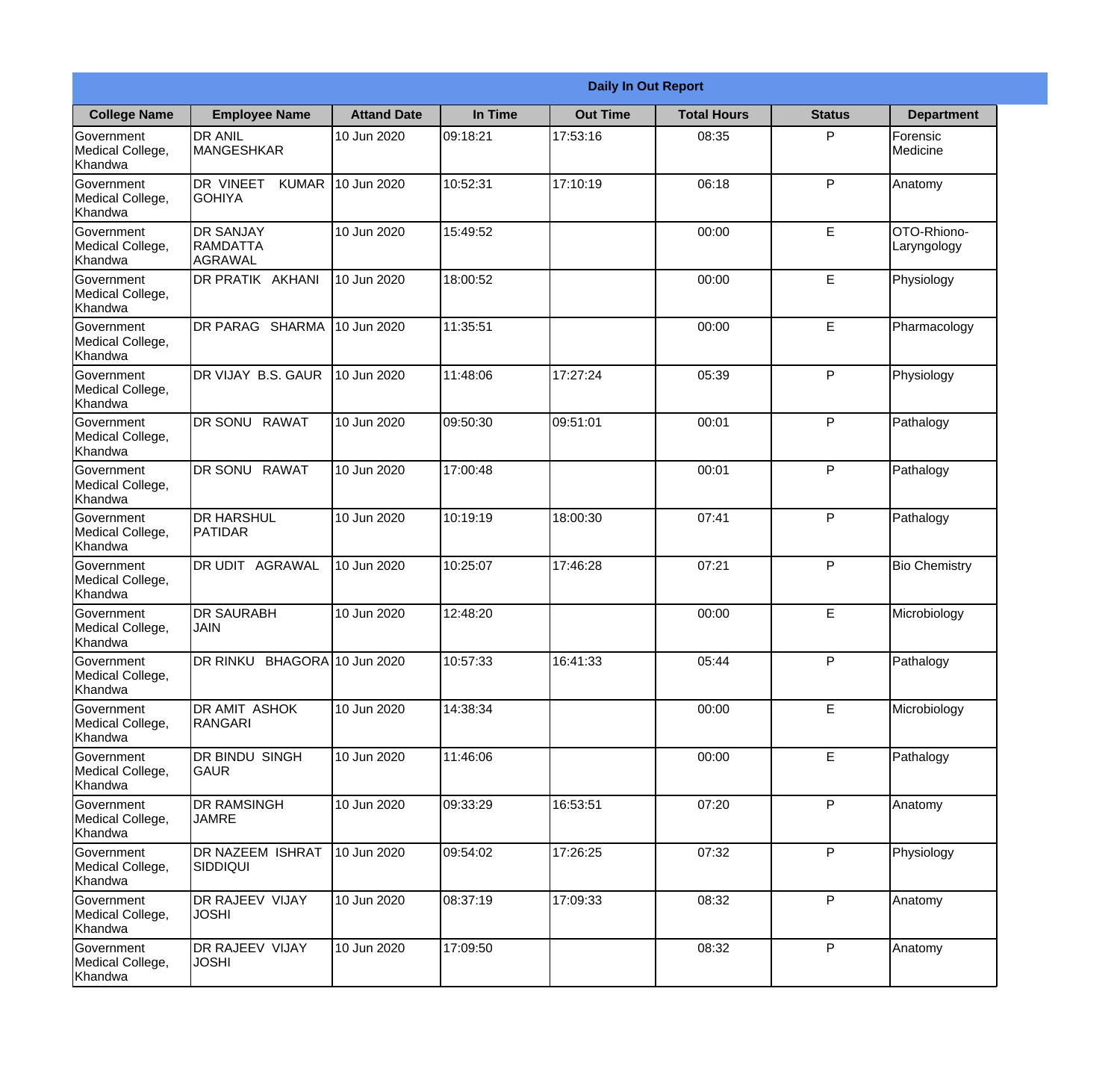| <b>Designation</b>                  | <b>Category</b>     |
|-------------------------------------|---------------------|
| <b>Assistant Professor</b>          | Para Clinical       |
| Professor                           | <b>Non Clinical</b> |
| Professor                           | Clinical            |
| Assistant Professor                 | Non Clinical        |
| Professor                           | Para Clinical       |
| Associate Professor Non Clinical    |                     |
| Demonstrator/Tutor   Para Clinical  |                     |
| Demonstrator/Tutor   Para Clinical  |                     |
| Assistant Professor   Para Clinical |                     |
| Associate Professor Non Clinical    |                     |
| Associate Professor Para Clinical   |                     |
| <b>Assistant Professor</b>          | Para Clinical       |
| Professor                           | Para Clinical       |
| Associate Professor   Para Clinical |                     |
| Demonstrator/Tutor   Non Clinical   |                     |
| Professor                           | Non Clinical        |
| <b>Assistant Professor</b>          | Non Clinical        |
| <b>Assistant Professor</b>          | Non Clinical        |

## **Daily In Out Report**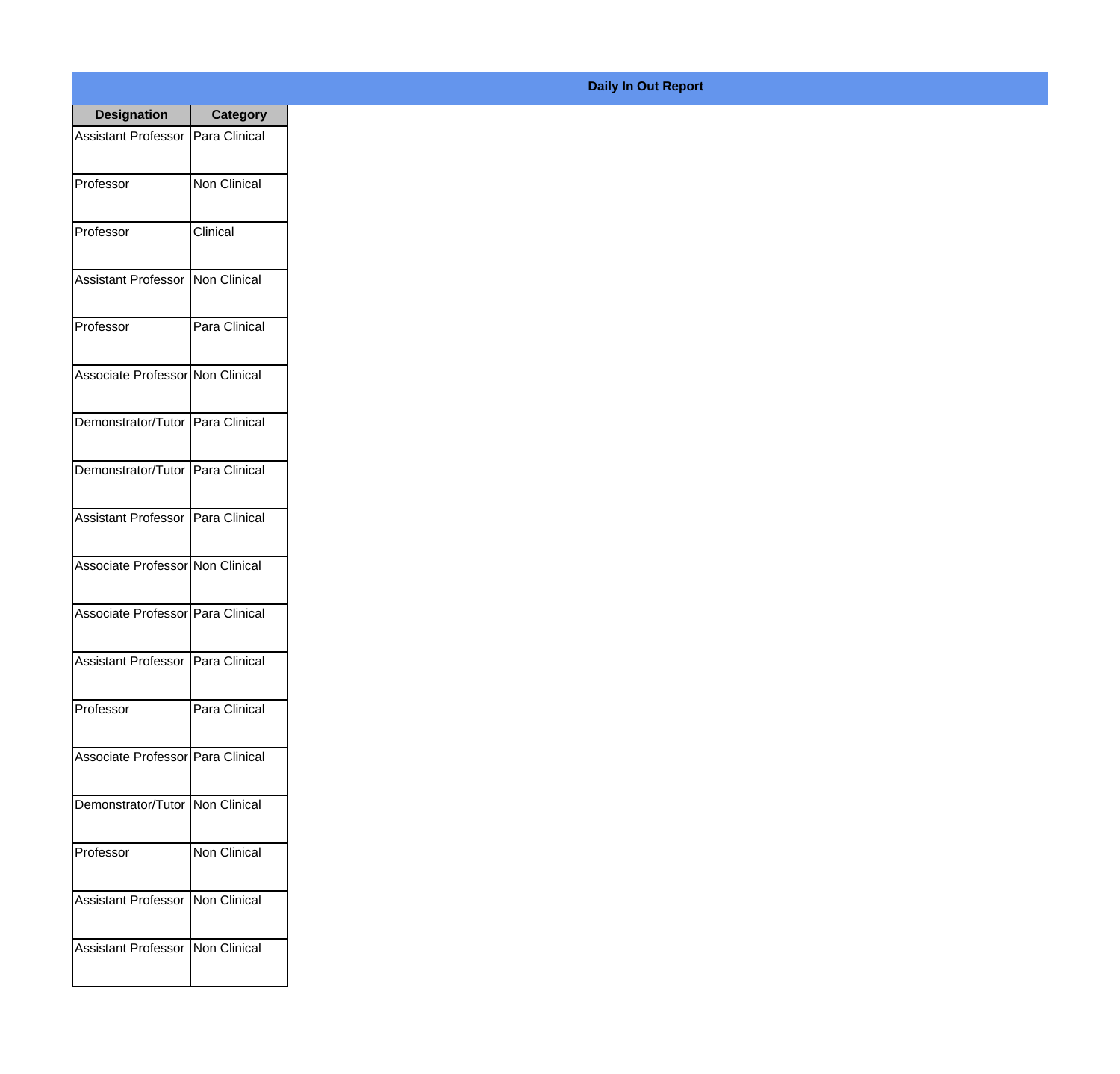|                                                  |                                                       |             |          |          | <b>Daily In Out Report</b> |   |                                           |
|--------------------------------------------------|-------------------------------------------------------|-------------|----------|----------|----------------------------|---|-------------------------------------------|
| <b>Government</b><br>Medical College,<br>Khandwa | <b>DR DWARKA</b><br><b>PRASAD GOTHRE</b>              | 10 Jun 2020 | 09:26:45 | 16:17:13 | 06:51                      | P | <b>Bio Chemistry</b>                      |
| Government<br>Medical College,<br>Khandwa        | <b>DR SOUMITRA</b><br><b>SETHIA</b>                   | 10 Jun 2020 | 10:31:50 | 17:27:38 | 06:56                      | P | Community<br>Medicine                     |
| <b>Government</b><br>Medical College,<br>Khandwa | <b>DR RASHMI YADAV</b>                                | 10 Jun 2020 | 10:17:57 |          | 00:00                      | E | Community<br>Medicine                     |
| <b>Government</b><br>Medical College,<br>Khandwa | DR LEENA PARIHAR                                      | 10 Jun 2020 | 11:31:50 |          | 00:00                      | E | Community<br>Medicine                     |
| Government<br>Medical College,<br>Khandwa        | <b>IMR PIYUSH KUMAR</b><br><b>MISHRA</b>              | 10 Jun 2020 | 11:00:03 | 18:43:39 | 07:43                      | P | Community<br>Medicine                     |
| Government<br>Medical College,<br>Khandwa        | DR SACHIN PARMAR 10 Jun 2020                          |             | 10:00:09 |          | 00:00                      | E | Community<br>Medicine                     |
| Government<br>Medical College,<br>Khandwa        | DR PRAMILA VERMA 10 Jun 2020                          |             | 12:47:48 |          | 00:00                      | E | Paediatrics                               |
| Government<br>Medical College,<br>Khandwa        | <b>DR DURGESH</b><br>SONARE                           | 10 Jun 2020 | 09:40:27 |          | 00:00                      | E | Dermatology, Ven<br>ereology &<br>Leprosy |
| Government<br>Medical College,<br>Khandwa        | <b>DR RAKESH KUMAR</b><br><b>SHIVHARE</b>             | 10 Jun 2020 | 10:55:55 |          | 00:00                      | E | Microbiology                              |
| Government<br>Medical College,<br>Khandwa        | <b>DR GARIMA</b><br><b>AGRAWAL</b><br><b>VARSHNEY</b> | 10 Jun 2020 | 09:51:12 | 16:37:27 | 06:46                      | P | Paediatrics                               |
| <b>Government</b><br>Medical College,<br>Khandwa | <b>DR SIDDHARTH</b><br><b>BANODE</b>                  | 10 Jun 2020 | 09:31:42 | 17:46:35 | 08:15                      | P | Pharmacology                              |
| Government<br>Medical College,<br>Khandwa        | <b>DR PRIYA KAPOOR</b><br>KAPOOR                      | 10 Jun 2020 | 10:03:30 | 17:26:26 | 07:23                      | P | Pathalogy                                 |
| Government<br>Medical College,<br>Khandwa        | <b>DR SAPNA</b><br>MAHESHRAM                          | 10 Jun 2020 | 17:53:36 |          | 00:00                      | E | Community<br>Medicine                     |
| Government<br>Medical College,<br>Khandwa        | <b>DR SEEMA</b><br><b>SUDHAKARRAO</b><br><b>SUTAY</b> | 10 Jun 2020 | 11:27:03 | 18:02:37 | 06:35                      | P | Forensic<br>Medicine                      |
| Government<br>Medical College,<br>Khandwa        | <b>DR AJAY</b><br><b>NARWARIYA</b>                    | 10 Jun 2020 | 09:47:44 |          | 00:00                      | E | Microbiology                              |
| Government<br>Medical College,<br>Khandwa        | <b>DR RAKESH SINGH</b><br><b>HAZARI</b>               | 10 Jun 2020 | 11:24:33 | 16:37:35 | 05:13                      | P | Pathalogy                                 |
| Government<br>Medical College,<br>Khandwa        | <b>DR NISHA</b><br><b>KAITHWAS</b>                    | 10 Jun 2020 | 10:12:57 | 17:44:37 | 07:32                      | P | Psychiatry                                |
| Government<br>Medical College,<br>Khandwa        | <b>DR ANANT</b><br><b>TUKARAM PAWAR</b>               | 10 Jun 2020 | 10:34:17 |          | 00:00                      | E | Community<br>Medicine                     |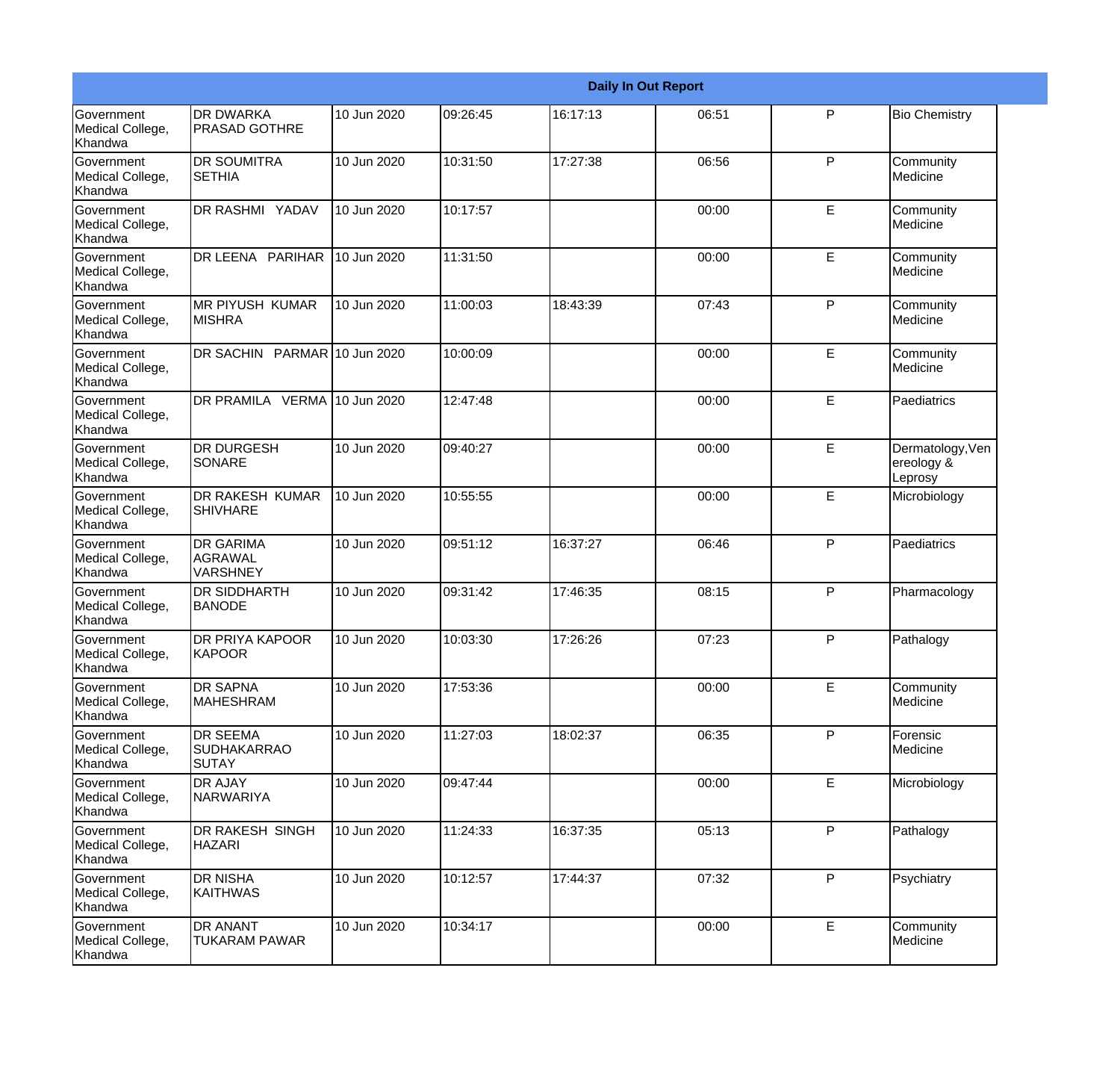| Demonstrator/Tutor Non Clinical     |               |
|-------------------------------------|---------------|
| Assistant Professor   Para Clinical |               |
|                                     |               |
| Assistant Professor Para Clinical   |               |
| Assistant Professor   Para Clinical |               |
|                                     |               |
| Statistician                        | Para Clinical |
| Assistant Professor Para Clinical   |               |
|                                     |               |
| Professor                           | Clinical      |
| Assistant Professor Clinical        |               |
|                                     |               |
| Demonstrator/Tutor Para Clinical    |               |
| Associate Professor Clinical        |               |
|                                     |               |
| Associate Professor Para Clinical   |               |
| Demonstrator/Tutor Para Clinical    |               |
|                                     |               |
| Associate Professor Para Clinical   |               |
| Professor                           | Para Clinical |
|                                     |               |
| Demonstrator/Tutor   Para Clinical  |               |
| Professor                           | Para Clinical |
|                                     |               |
| Assistant Professor Clinical        |               |
| Professor                           | Para Clinical |
|                                     |               |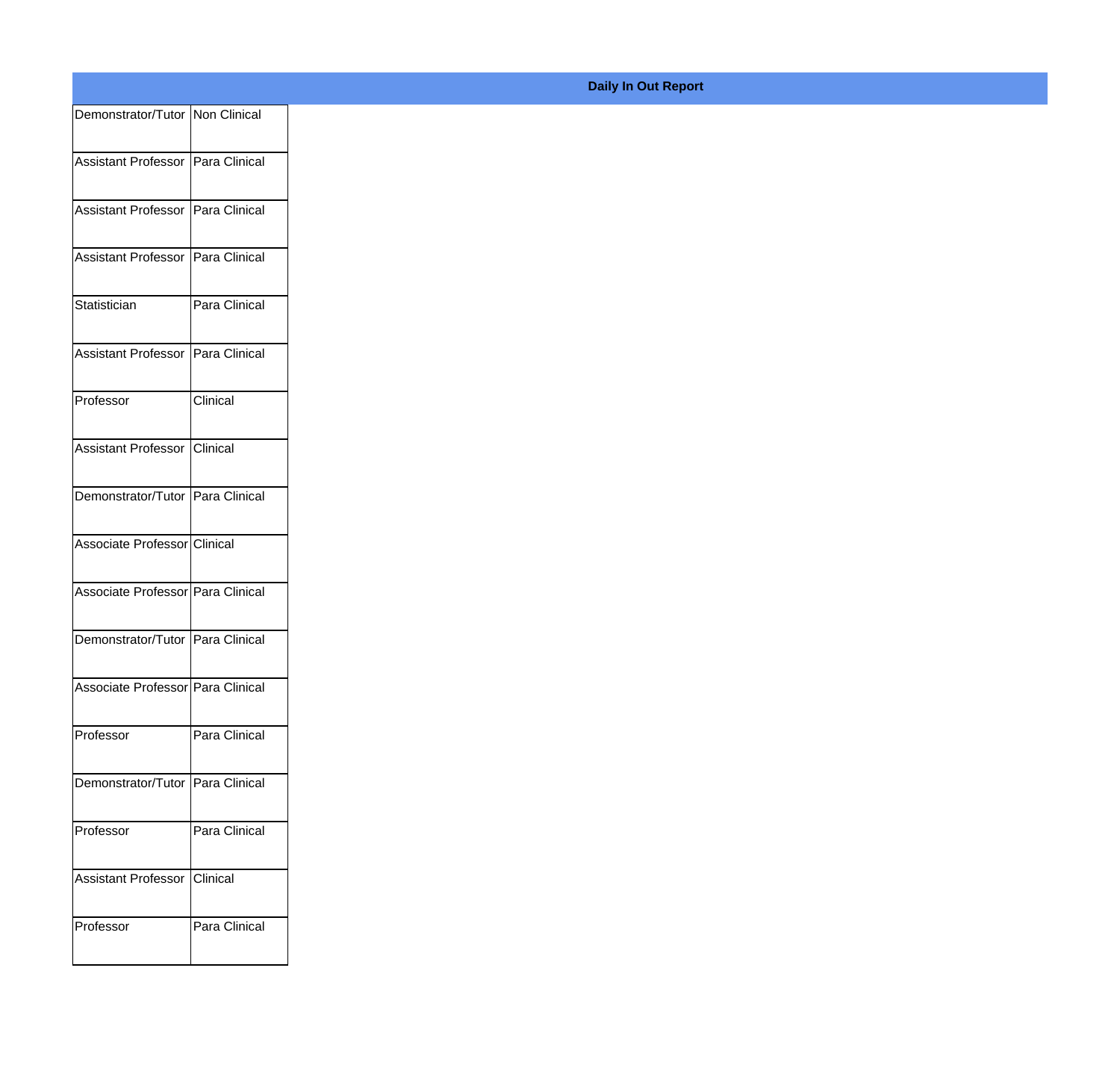|                                                  |                                              |             |          | <b>Daily In Out Report</b> |       |   |                             |
|--------------------------------------------------|----------------------------------------------|-------------|----------|----------------------------|-------|---|-----------------------------|
| <b>Government</b><br>Medical College,<br>Khandwa | <b>IDR RAJU</b>                              | 10 Jun 2020 | 10:11:32 |                            | 00:00 | E | Forensic<br>Medicine        |
| Government<br>Medical College,<br>Khandwa        | <b>DR MAHENDRA</b><br><b>PANWAR</b>          | 10 Jun 2020 | 09:42:04 | 16:25:33                   | 06:43 | P | Orthopaedics                |
| <b>Government</b><br>Medical College,<br>Khandwa | <b>DR SITARAM</b><br><b>SOLANKI</b>          | 10 Jun 2020 | 09:22:18 | 16:49:05                   | 07:27 | P | Forensic<br>Medicine        |
| Government<br>Medical College,<br>Khandwa        | DR ARUN KUMAR<br>PARGI                       | 10 Jun 2020 | 08:31:41 |                            | 00:00 | E | <b>General Surgery</b>      |
| <b>Government</b><br>Medical College,<br>Khandwa | <b>DR SANGEETA</b><br><b>CHINCHOLE</b>       | 10 Jun 2020 | 10:47:50 |                            | 00:00 | E | Physiology                  |
| Government<br>Medical College,<br>Khandwa        | DR NEERAJ KUMAR                              | 10 Jun 2020 | 08:37:10 |                            | 00:00 | E | Dentisry                    |
| <b>Government</b><br>Medical College,<br>Khandwa | DR SUNIL BAJOLIYA                            | 10 Jun 2020 | 09:59:46 |                            | 00:00 | E | OTO-Rhiono-<br>Laryngology  |
| Government<br>Medical College,<br>Khandwa        | <b>DR NISHA MANDLOI</b><br>PANWAR            | 10 Jun 2020 | 09:42:32 | 16:23:30                   | 06:41 | P | Obstetrics &<br>Gynaecology |
| Government<br>Medical College,<br>Khandwa        | <b>DR SATISH</b><br><b>CHANDEL</b>           | 10 Jun 2020 | 10:08:03 |                            | 00:00 | E | Pharmacology                |
| Government<br>Medical College,<br><b>Khandwa</b> | <b>DR MUKTESHWARI</b><br><b>I</b> GUPTA      | 10 Jun 2020 | 10:16:11 |                            | 00:00 | E | Pharmacology                |
| <b>Government</b><br>Medical College,<br>Khandwa | DR YASHPAL RAY                               | 10 Jun 2020 | 09:12:09 |                            | 00:00 | E | Anatomy                     |
| Government<br>Medical College,<br>Khandwa        | <b>DR SHAILENDRA</b><br><b>SINGH CHOUHAN</b> | 10 Jun 2020 | 10:34:04 |                            | 00:00 | E | Orthopaedics                |
| Government<br>Medical College,<br>Khandwa        | MOHIT GARG                                   | 10 Jun 2020 | 09:40:49 |                            | 00:00 | E | <b>General Medicine</b>     |